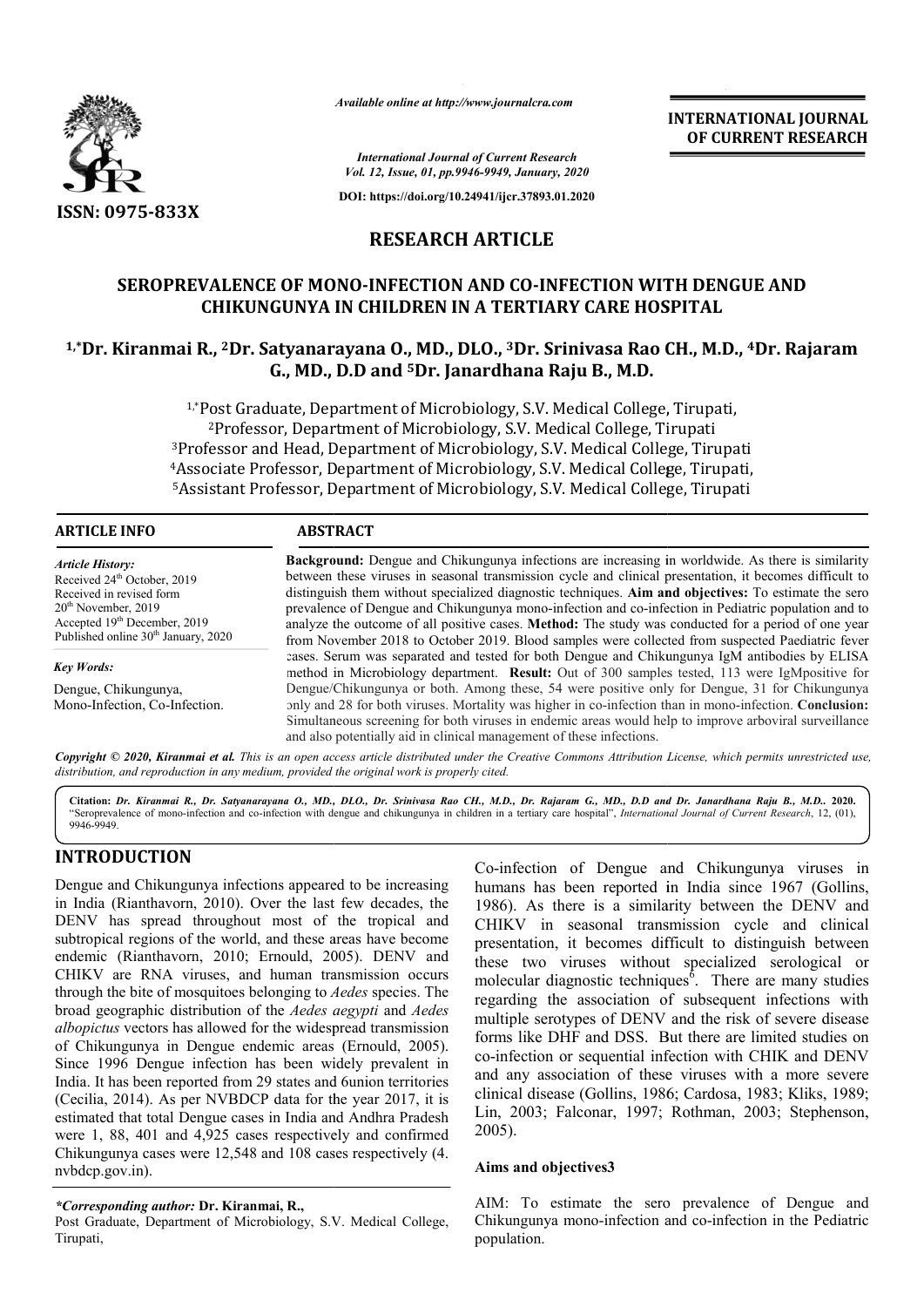### **OBJECTIVES**

- To study the clinical features of Dengue and Chikungunya in children
- To analyze the outcome of all the positive cases of mono-infection and co-infection in the Pediatric population
- To know the age and sex-wise distribution and urban and rural distribution of these infections.

# **METHOD OF THE STUDY**

The present study was conducted in the Department of Microbiology, S.V. Medical College, Tirupati, from the date of approval of the protocol by the Institutional Ethics Committee of S.V. Medical College. The study included a total number of 300 pediatric patients suffering from fever and joint pains.

#### **Type of study**: Cross-sectional study

**Study period**: 12 months from the approval of the Ethics committee

### **Inclusion criteria**:

- Clinically suspected cases of Dengue.
- Clinically suspected cases of Chikungunya.
- Children of the age group 1 month to 12 years and either sex.

#### **Exclusion criteria**

- The age group of less than one month.
- Proven cases of malaria.
- Proven cases of enteric fever.
- Those who do not give consent.

**Sample collection**: A total number of 300 blood samples were collected from patients admitted in the Department of Pediatrics, S.V.R.R.GGH with clinical features suggestive of Dengue and Chikungunya infection.

The blood sample was obtained from patients by venipuncture following strict aseptic precautions and after taking consent from their guardians. The blood was allowed to clot at room temperature and then centrifuged and serum was separated.

**Storage of serum sample**: The serum samples were refrigerated at  $2 - 8^0C$  stored frozen (at -20<sup>0</sup>C), if not tested within two days. Each sample was tested for Dengue and Chikungunya separately by using IgM Capture ELISA method ollowing the manufacturer's instructions ( Kits by NIV, Pune, India) (Virology:www.niv.co.in).

### **RESULTS**

Age wise distribution of fever cases from which samples were collected showed that many patients were in the age group of 5 -10 years (60.17%) and more cases were from rural areas(59.33%).Out of 300 samples tested,113 were positive for IgM serology for Dengue/Chikungunya or both. Among the 113 ELISA positive cases, 54 were positive only for Dengue IgM, 31 were positive for ChikungunyaIgM only and 28 are positive for both Dengue and Chikungunya IgMELISA. Maximum number of IgM ELISA positive cases ocurred during the months of September (12 cases), October (18 cases) and November (22 cases).

In the present study 103 (91.93%)of the ELISA positive cases were with fever history of 5 to 8 days. 6 of the ELISA positive cases presented with fever history of more than 8 days. After analysing the prevalence of clinical features among the ELISA positive cases, fever was present in 100% of the cases followed by body pains in 43 (38.0 5%) cases, rash, vomiting , abdominal pain, headache, loose motions and edema cases. Hemorrhagic manifestations were seen in 7(12.96%) cases with only Dengue and in 2 (7.14 %) cases positive for coinfection. Nohemorrhagic manifestations were seen in cases presenting with Chikungunya mono-infection.

#### **Platelet count among ELISA positive cases**

| Platelet count                | Dengue only | Chikungunya only | Co-infection | Total         |
|-------------------------------|-------------|------------------|--------------|---------------|
|                               |             |                  |              |               |
| $<$ 50,000/µl                 |             |                  |              | 15(13.27%)    |
| 50,000-1 $lakh/µl$            |             |                  |              | $22(19.46\%)$ |
| $1$ lakh- $1.5$ lakh/ $\mu$ l |             |                  |              | 25(22.12%)    |
| $>1.5$ lakh/µl                | 20          |                  | 10           | 51(45.13%)    |
| Total                         |             |                  | 28           |               |

### **Morbidity and mortality among ELISA positive cases**

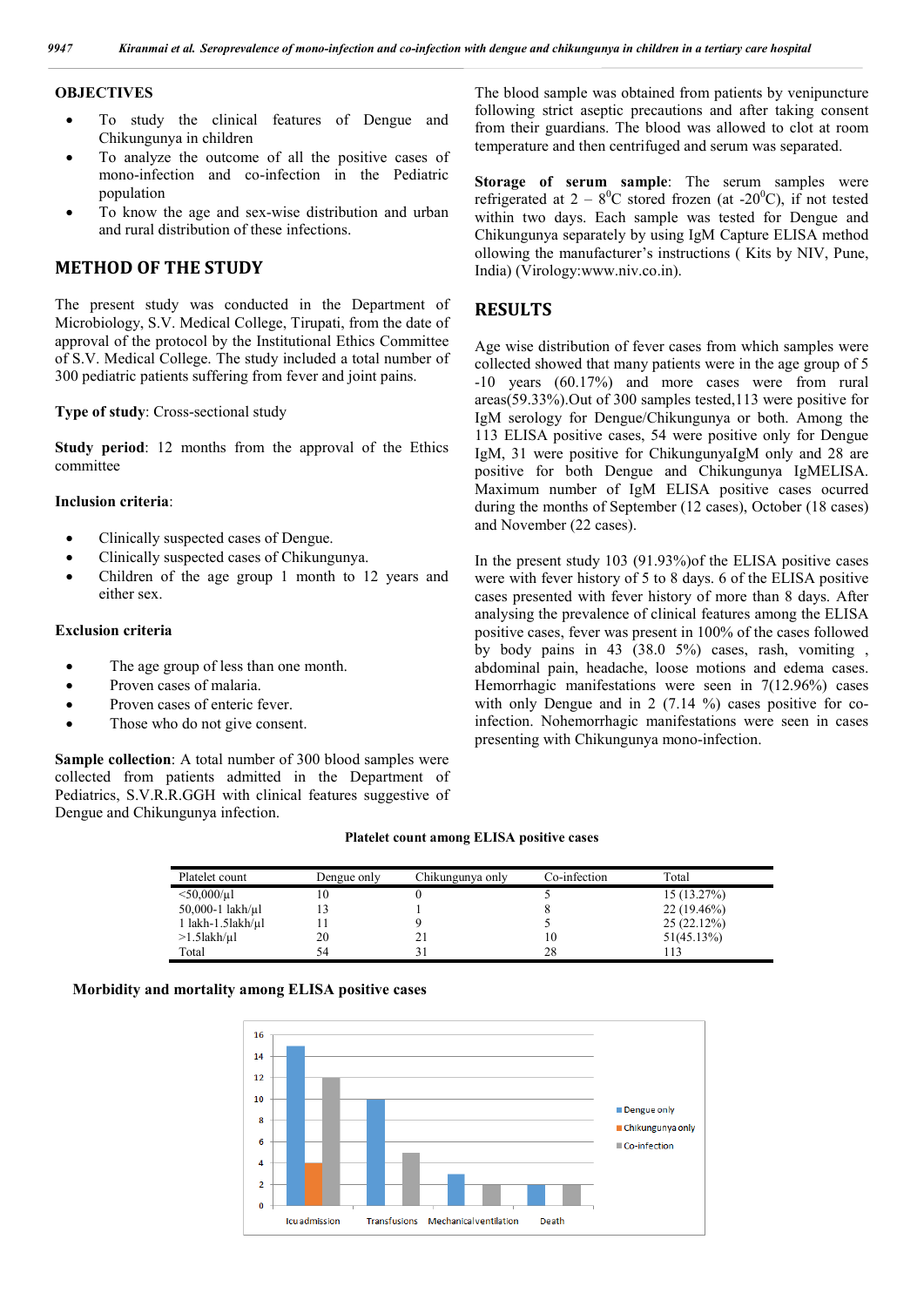#### **Comparison of ELISA positive cases among various studies**

| Study                  | Total samples | Total ELISA positive cases | Percentage |
|------------------------|---------------|----------------------------|------------|
| Present study          | 300           | 113                        | 37.66%     |
| Rao et al (2019)       | 293           | 95                         | 32.42%     |
| Singh et al $(2018)$   | 1800          | 121                        | 6.72%      |
| Dinakar et al (2017)   | 186           | 108                        | 58.06%     |
| Gandhi S et al(2015)   | 364           | 175                        | 48.07%     |
| Chipwaza et al (2014)  | 364           | 93                         | 25.54%     |
| Taraphdar et al (2012) | 550           | 303                        | 55.09%     |

#### **Comparison of IgM ELISA positive cases**

| Studv                | Total ELISA positive samples | Dengue       | Chikungunva   | Co-infection |  |
|----------------------|------------------------------|--------------|---------------|--------------|--|
| Present study        | 113/300(37.66%)              | 54(18%)      | $31(10.33\%)$ | $28(9.33\%)$ |  |
| Rao et al (2019)     | 95/293(32.42%)               | 74(25.3%)    | $17(5.8\%)$   | $4(1.3\%)$   |  |
| Dinakar et al(2017)  | $108/186(50.06\%)$           | 57(30.65%)   | 23(12.37%)    | 27(15.05%)   |  |
| Gandhi S et al(2015) | 175/364(40.08%)              | $96(26.4\%)$ | 54(14.8%)     | $25(6.8\%)$  |  |
| Chipwaza et al(2014) | 97/364(26.64%)               | $76(20.9\%)$ | 17(4.7%)      | 4(1%)        |  |

**Comparison of mortality among ELISA positive cases**

|                      | Dengue only | Chikungunya only | Co-infection |
|----------------------|-------------|------------------|--------------|
| Present study        | $2(3.70\%)$ |                  | $2(7.14\%)$  |
| Singh et al $(2018)$ | 1 (0.98%)   |                  |              |
| Gandhi et al (2015)  | $3(2.0\%)$  |                  | $3(12.0\%)$  |
| Chahar et al (2009)  |             |                  | $(16.69\%)$  |

### **DISCUSSION**

The *Aedes aegypti* mosquito transmits both the Chikungunya and dengue viruses. Chances of co-infection are more if the mosquito carries both these viruses. Therefore in areas where both these viruses co- circulate the problem of coinfection is more pronounced. As the dengue fever has high mortality rate, symptomatic patients are tested only for dengue virus and in only rare cases tested for chikungunya viral infection. This is a very important reason why the Chikungunya cases go undiagnosed in the dengue endemic areas, and the true burden of Chikungunya virus infection has been missed. Therefore the investigation for both these viruses should be done especially in endemic areas. In the present study, males were more than the females and more cases from rural areas. This finding was similar to the observation of Chipwaza *et al.* study(2014) and the study of Morch et al.(2017). Prevalence of clinical features among the ELISA positive cases showed that fever and body pains were present in all the cases. Hemorrhagic manifestations were seen in 7(13%) of the cases with only dengue and in 2 (7.14 %) cases positive for dengue and Chikungunya co-infection. Similar findings of clinical presentation were reported in the study by Singh et al (2018) and Dinakar *et al.* (2017).

### **Conclusion**

Our study suggests that dual infection with Chikungunya and Dengue viruses is associated with a more severe clinical disease, than with mono-infection. Further studies are required which will help in understanding the pathogenesis of this probable increase in severity of co-infection. These viruses are spreading to new areas in this part of the state, as there is no herd immunity to these viruses. Factors such as low socioeconomic status, overcrowding and poor sanitation facilitate the growth of the Aedes mosquito which contribute to the spread of dengue and Chikungunya viruses to wider areas. Therefore, simultaneous screening for Dengue, Chikungunya and co-infections in the endemic areas would help to improve the quality of arboviral surveillance and also potentially aid in the clinical management of these infections.

## **REFERENCES**

- Cardosa MJ, Porterfield JS, Gordon SI. 1983. Complement receptor mediates enhanced flavivirus replication in macrophages. *Journal of Experimental Medicine*. Jul 1;158(1):258-63.
- Carrillo-Hernández MY., Ruiz-Saenz J., Villamizar LJ., Gómez-Rangel SY., Martínez-Gutierrez M. 2018. Cocirculation and simultaneous co-infection of dengue, chikungunya, and zika viruses in patients with febrile syndrome at the Colombian-Venezuelan border. BMC infectious diseases., 18(1):61.
- Cecilia D. 2014. Current status of dengue and chikungunya in India. WHO South-East Asia journal of public health. Jan 1;3(1):22. nvbdcp.gov.in
- Chipwaza B., Mugasa JP., Selemani M., Amuri M., Mosha F., Ngatunga SD., Gwakisa PS. 2014. Dengue and Chikungunya fever among viral diseases in outpatient febrile children in Kilosa district hospital, Tanzania. PLoS neglected tropical diseases. Nov 20;8(11):e3335.
- Dinkar A., Singh J., Prakash P., Das A., Nath G. 2018. Hidden burden of chikungunya in North India; a prospective study in a tertiary care centre. Journal of infection and public health. Jul 1;11(4):586-91.
- Ernould S, Walters H, Alessandri JL, Llanas B, Jaffar MC, Robin S, Attali T, Ramful D, Combes JC. 2008. Chikungunya in paediatrics: epidemic of 2005-2006 in Saint-Denis, Reunion Island. Archives de pediatrie: organe officiel de la Societe francaise de pediatrie. Mar;15(3):253-62.
- Falconar AK. 1997. The dengue virus nonstructural-1 protein (NS1) generatesantibodies to common epitopes on human blood clotting, integrin/adhesin proteins and binds to humanendothelial cells: potential implications in haemorrhagic fever pathogenesis. *Archives of virology*. May 1;142(5):897-916.
- Furuya-Kanamori L, Liang S, Milinovich G, Magalhaes RJ, Clements AC., Hu W, Brasil P, Frentiu FD, Dunning R, Yakob L. 2016. Co-distribution and co-infection of